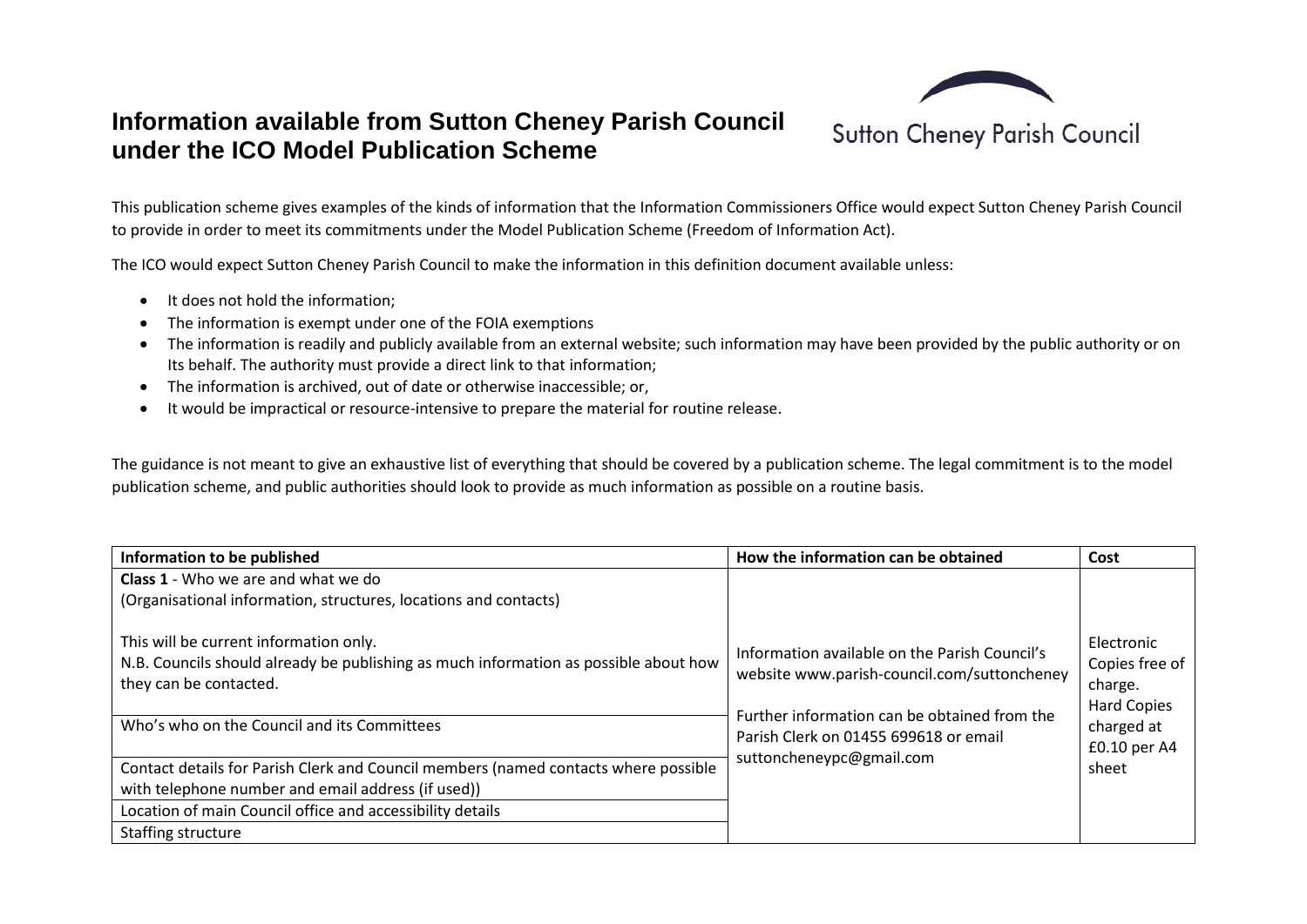| Class $2$ – What we spend and how we spend it                                      |                                               |                              |
|------------------------------------------------------------------------------------|-----------------------------------------------|------------------------------|
| (Financial information relating to projected and actual income and expenditure,    |                                               |                              |
| procurement, contracts and financial audit)                                        |                                               |                              |
|                                                                                    |                                               | Electronic                   |
| Current and previous financial year as a minimum                                   | Information available on the Parish Council's | Copies free of               |
| Annual return form and report by auditor                                           | website www.parish-council.com/suttoncheney   | charge.                      |
| <b>Finalised budget</b>                                                            | Further information can be obtained from the  | <b>Hard Copies</b>           |
| Precept                                                                            | Parish Clerk on 01455 699618 or email         | charged at                   |
| <b>Borrowing Approval letter</b>                                                   | suttoncheneypc@gmail.com                      | £0.10 per A4                 |
| <b>Financial Standing Orders and Regulations</b>                                   |                                               | sheet                        |
| Grants given and received                                                          |                                               |                              |
| List of current contracts awarded and value of contract                            |                                               |                              |
| Members' allowances and expenses                                                   |                                               |                              |
| Class 3 - What our priorities are and how we are doing                             |                                               |                              |
| (Strategies and plans, performance indicators, audits, inspections and reviews)    | Information available on the Parish Council's | Electronic<br>Copies free of |
|                                                                                    | website www.parish-council.com/suttoncheney   | charge.                      |
| Current and previous year as a minimum                                             |                                               | <b>Hard Copies</b>           |
| Parish Plan?                                                                       | Further information can be obtained from the  | charged at                   |
| Annual Report to Annual Parish Meeting (current and previous year as a minimum)?   | Parish Clerk on 01455 699618 or email         | £0.10 per A4                 |
|                                                                                    | suttoncheneypc@gmail.com                      | sheet                        |
|                                                                                    |                                               |                              |
| Class 4 - How we make decisions (Decision making processes and records of          |                                               |                              |
| decisions) Current and previous council year as a minimum                          |                                               |                              |
|                                                                                    |                                               |                              |
| Timetable of meetings (Council and any committee/sub-committee meetings and        | Information available on the Parish Council's | Electronic                   |
| parish meetings                                                                    | website www.parish-council.com/suttoncheney   | Copies free of               |
| Agendas of meetings (as above)                                                     |                                               | charge.                      |
| Minutes of meetings (as above) - this will exclude information that is properly    | Further information can be obtained from the  | <b>Hard Copies</b>           |
| regarded as private to the meeting.                                                | Parish Clerk on 01455 699618 or email         | charged at                   |
| Reports presented to council meetings - n.b. this will exclude information that is | suttoncheneypc@gmail.com                      | £0.10 per A4                 |
| properly regarded as private to the meeting.                                       |                                               | sheet                        |
| Responses to consultation papers                                                   |                                               |                              |
| Responses to planning applications                                                 |                                               |                              |
| Bye-laws?                                                                          |                                               |                              |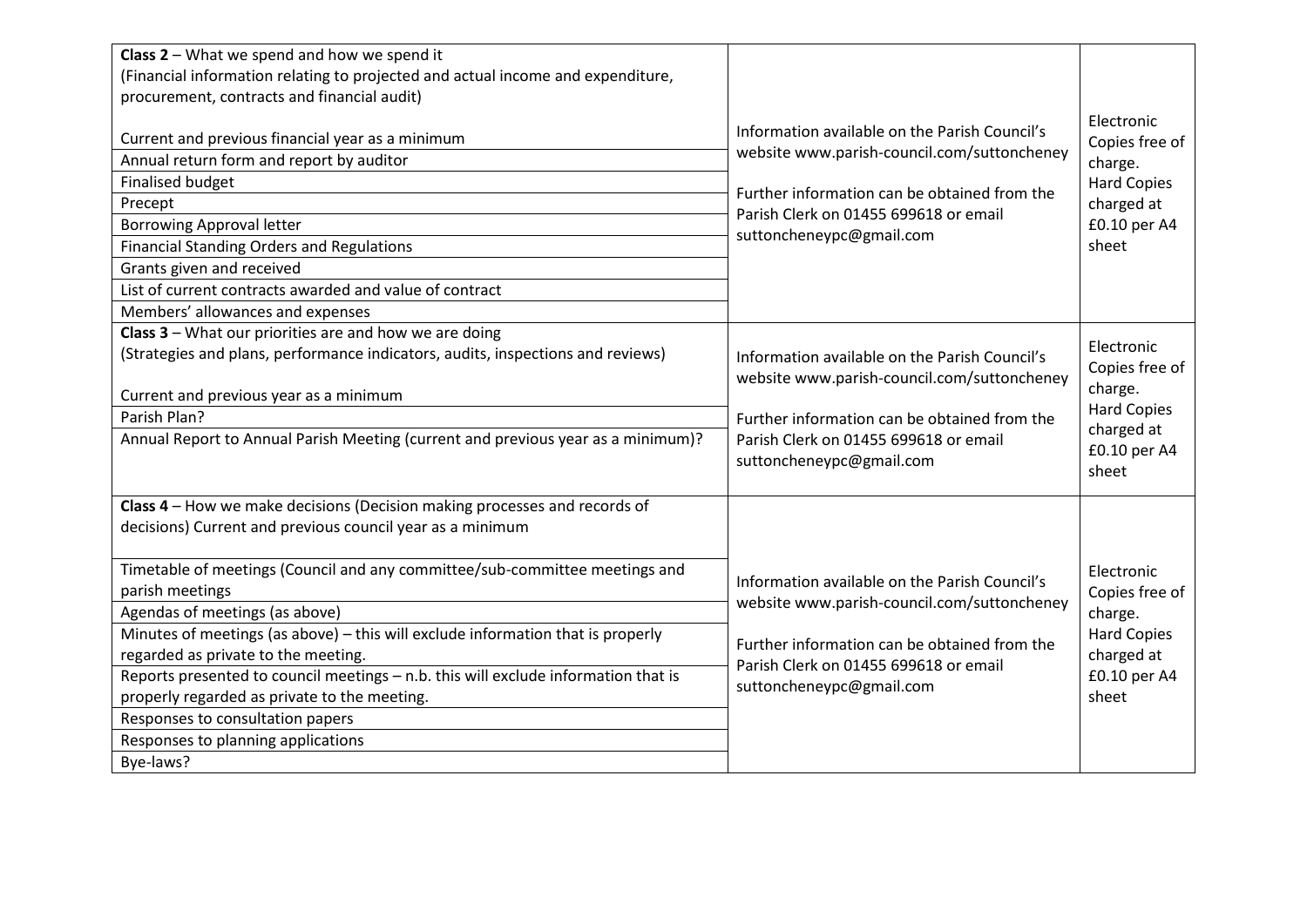| <b>Class 5</b> – Our policies and procedures                                        |                                               |                                  |
|-------------------------------------------------------------------------------------|-----------------------------------------------|----------------------------------|
| (Current written protocols, policies and procedures for delivering our services and |                                               |                                  |
| responsibilities)                                                                   |                                               |                                  |
|                                                                                     |                                               |                                  |
| Current information only                                                            |                                               |                                  |
| Policies and procedures for the conduct of council business:                        |                                               |                                  |
|                                                                                     |                                               |                                  |
| Procedural standing orders                                                          |                                               |                                  |
| Committee and sub-committee terms of reference                                      |                                               |                                  |
| Delegated authority in respect of officers                                          |                                               |                                  |
| Code of Conduct                                                                     |                                               |                                  |
| Policy statements                                                                   | Information available on the Parish Council's | Electronic                       |
|                                                                                     | website www.parish-council.com/suttoncheney   | Copies free of                   |
| Policies and procedures for the provision of services and about the employment of   |                                               | charge.                          |
| staff:                                                                              | Further information can be obtained from the  | <b>Hard Copies</b>               |
|                                                                                     | Parish Clerk on 01455 699618 or email         | charged at                       |
| Internal instructions to staff and policies relating to the delivery of services:   | suttoncheneypc@gmail.com                      | £0.10 per A4                     |
| Equality and diversity policy                                                       |                                               | sheet                            |
| Health and safety policy                                                            |                                               |                                  |
| Recruitment policies (including current vacancies)                                  |                                               |                                  |
| Policies and procedures for handling requests for information                       |                                               |                                  |
| Complaints procedures (including those covering requests for information and        |                                               |                                  |
| operating the publication scheme)                                                   |                                               |                                  |
|                                                                                     |                                               |                                  |
| Information security policy                                                         |                                               |                                  |
| Records management policies (records retention, destruction and archive)            |                                               |                                  |
| Data protection policies                                                            |                                               |                                  |
| Schedule of charges (for the publication of information)                            |                                               |                                  |
| <b>Class 6</b> $-$ Lists and Registers                                              |                                               |                                  |
| Currently maintained lists and registers only                                       |                                               |                                  |
| Any publicly available register or list                                             | Information available on the Parish Council's | Electronic                       |
| (if any are held this should be publicised; in most circumstances existing access   | website www.parish-council.com/suttoncheney   | Copies free of                   |
| provisions will suffice)                                                            |                                               | charge.                          |
| Assets register                                                                     | Further information can be obtained from the  | <b>Hard Copies</b><br>charged at |
| Disclosure log (indicating the information that has been provided in response to    | Parish Clerk on 01455 699618 or email         | £0.10 per A4                     |
| requests; recommended as good practice, but may not be held by parish councils)     | suttoncheneypc@gmail.com                      | sheet                            |
| Register of members' interests                                                      |                                               |                                  |
| Register of gifts and hospitality                                                   |                                               |                                  |